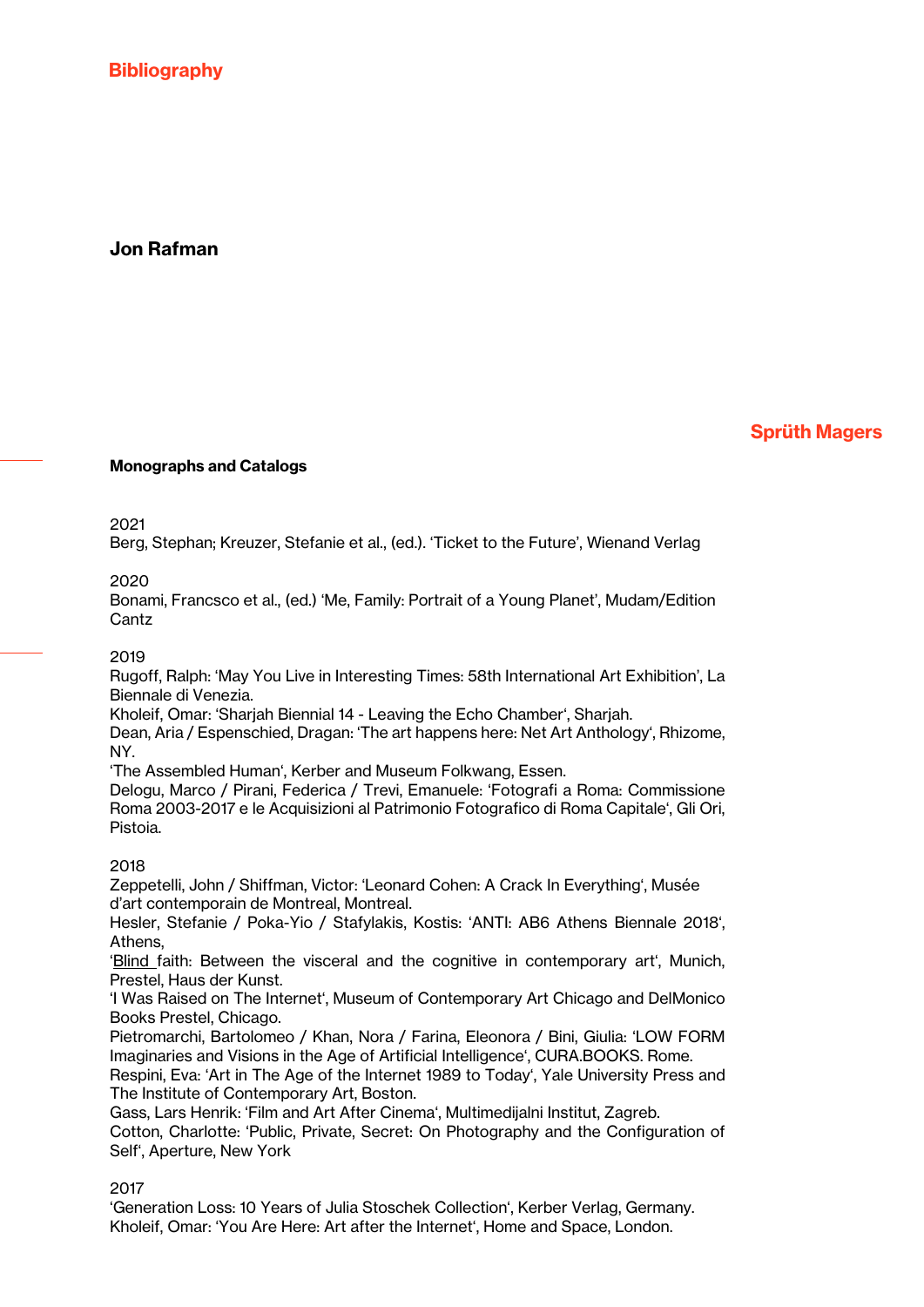### 2016

Pfeffer, Susanne: 'Speculations on Anonymous Materials', Koenig Books.

Janowski, Christian: 'Manifesta 11: The European Biennial of Contemporary Art', Zurich. Boyle, Lauren / Chase, Solomon / Roso, Marco / Toro, David: 'The Present in Drag: Berlin Biennale for Contemporary Art', Berlin.

Mcneil, Joanne / Moser,Gabrielle / Mohebbi, Sohrab / Rafman, Jon: 'Jon Rafman: Nine Eyes, New Documents', Los Angeles.

Buhler, Melanie: 'No Internet, No Art', Onomatope.

### 2015

Maheshwari, Maitreyi / Mcgarry, Kevin / Teixeira Pinto, Ana: 'Jon Rafman', Zabludowicz Collection, London.

Marsh, Anne / Miles, Melissa / Palmer, Daniel: 'The Culture Of Photography In Public Space', Intellect Books. Bristol.

Lanctot, Mark / Rafman, Sandra: 'Jon Rafman', Musée d'art contemporain, Montreal Basar, Shumon / Coupland, Douglas / Obrist, Hans Ulrich: 'The Age of Earthquakes', Blue Rider Press, New York.

### Sprüth Magers

### 2013

'Art and the Internet', Black Dog Publishing, London. Squiers, Carol: 'What is a photograph?', International Center of Photography, New York Brouws, Jeff / Burton, Wendy / Zschiegner, Hermann: 'Various Small Books', MIT Press, Cambridge

### 2011

Rafman, Jon: 'The Nine Eyes of Google Street View', Jean Boîte Editions, Paris Quaranta, Domenico: 'In Your Computer', LINK Editions, Bresica

#### Selected Press

### 2022

Peraica, Ana. "The Horrors of Postdigital Photography", *Fotograf*, (no. 41, May): 61–65 Molinari, Aleph; Zahm, Olivier. "The Future Issue", *Purple Magazine*, (no. 37, Spring/Summer); (cover) "Gaming Issue", *King Kong Magazine*, (no. 13), (cover) Balaga, Marta. 'Eami' Wins Tiger Award at Rotterdam, 'Excess will Save Us', 'to Love Again' Take Prizes", *Variety*, Online, (February 2) "Frieze Firsts: New Works by Major Artists Coming to Frieze Los Angeles 2022", *Frieze*, Online (February 4) Freeman, Nate. "The Week Los Angeles ate the Art World", *Vanity Fair*, Online, (February 18)

### 2021

Puvogel, Renate. "Aachen Bon Voyage! Reisen in der Kunst der Gegenwart", *Kunstforum International*, (March–April) Huber, Michael. "'Curated by' bringt algorithmische Komik und abgründige Clownerie", *Kurier*, (September 13) Hohmann, Silke. "Videokunst in geschlossenen Clubs – Mit den Augen tanzen", *Monopol*, (July 8) Dean, Balsamini. "Ex-Big Blue linebacker Keith Rivers is now a 'giant' in the art world", *New York Post*, (December 4) Gessler, Joel. *Studio*, (Autumn/Winter) Ortmann, Peter. "Ursachen der kunstvollen Wirkung", *Choices*, (December 8) Ghassemitari, Shawn. "Watch Jon Rafman's Fascinating Digital Odyssey "Dream Journal 2016 – 2019"", *Hyperbeast,* (October 5)

Spampinato, Francesco Maria & Carticalà, Valentino. "Contemporary Art and Virtual Reality: New Conditions of Viewership", *Cinergie*, (August 4)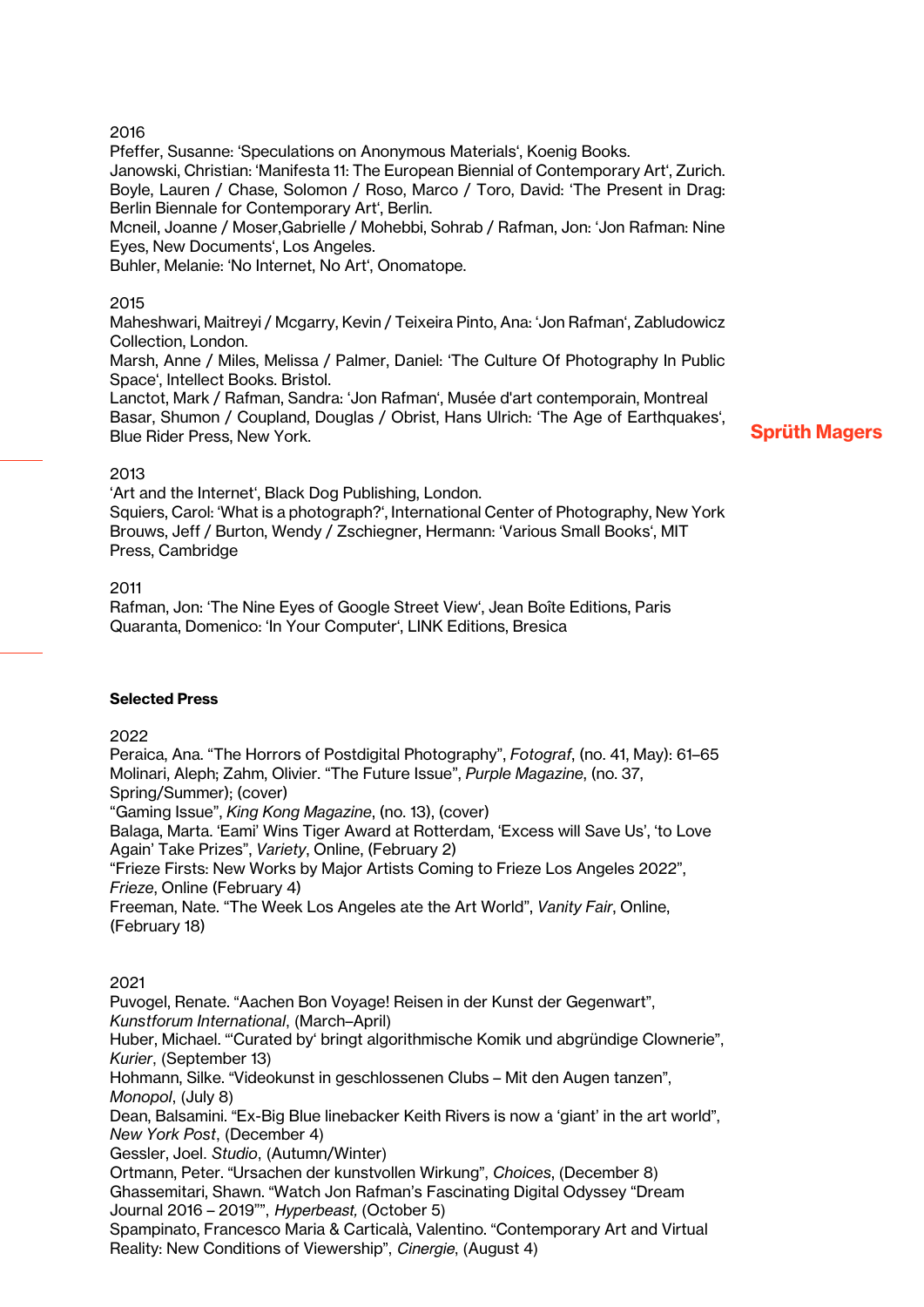*Allgemeine Zeitung*, (July 9) Elat, Claire Koron. "CGI-Videokunst auf Instagram – Virtualitäten für unsere Realität der Zukunft", *Gallerytalk*, (June 15) Howard, Lindsay. "Jon Rafman on standing in an open field.", *Foundation*, (April 14) Stoeber, Michael. "Passion und Profession – Kathleen Rahn, Direktorin des Kunstvereins Hannover im Gespräch mit Michael Stoeber", *Kunstforum International*, (January) Meier, Anika. "Status Update – Der Tod des Kurators – Demokratisieren NFTS die Kunstwelt?", *Kunstforum International*, (June – July) 2020 Ackermann, Tim. "Knopf am Kopf", *Weltkunst*, Online, (February 12) Solomon, Tessa. "8 Essential Artist-Directed Music Videos by Andy Warhol, Kara Walker, and More", *ArtNews*, Online, (April 10) "What's Next? 18 Trends That Will Move the Art World Forward", *ArtNews*, Online, (June 24) Ratzinger, Gudrun / Thalmair, Franz. *Kunstforum International*, (October) Moulton, Aaron. "Portrait of Jon Rafman", *Spike*, (Winter) Moulton, Aaron. "Portrait: Jon Rafman", Online, *Spike*, (March 3) Luke, Ben. "A Brush with Jon Rafman", *The Art Newspaper*, (July – August) Kröner, Magdalena. "Jon Rafman. Der düstere Sog des virtuellen Träumens", *Kunstforum International*, (January – February) Schons, Donna. "Street-View-Fotografie Straßenansichten", *Monopol*, Online, (March 31) Jager, Hans den Hartog. "Al twaalf jaar op zoek naar betekenisvolle beelden op google Street View", *Nrc.nl*, Online, (July 7) Losa, Juan. "Prostitución, armas y disturbios: la cara oculta de la cámara de Street View", *Público*, Online, (July 23) Jones, Jonathan. "Google's strangest street views, and other creepy wonders – the week in art", *The Guardian*, Online, (June 26) Hess, Liam. "Balenciaga x Apple Music: Demna Gavasalia veröffentlicht eine 13 stündige Playlist", *Vogue*, Online, (September 10) Cruz, Danielle. "Jon Rafman: un viajero del siglo XXI", *Elemmental*, (July 8) Niwa, Rae. "Nine Eyes of Google Street View", *Flaunt*, (July 1) Geißler, Cornelia. "Kanada als Gastland der Buchmesse: Was die Politik nicht kann", *Frankfurter Rundschau*, Online, (January 23) Anderson, Darran. "Battlegrounds", *Frieze*, (July / August) "Digital. Virtuell. Posthum? Neue Körper in der Kunst", *Kunstforum International*, (January – February) "Jon Rafman @ Sprüth Magers", *2-TIMES*, (July 3) Briegleb, Till. "This is the end", *Art Das Kunstmagazin*, (June) Briegleb, Till. "Weltuntergangsfantast – Jon Rafman: Life and Death on the Content Farm", *Art Das Kunstmagazin*, (August) "Jon Rafman im Kunstverein Hannover", *Artist Kunstmagazin*, (May – July) "Net Art Will Make a Comeback", *ArtNew*s, (Summer) Goldman, Addis. "Artist Jon Rafman Looks Through the Prying Eyes of Google Street View", *Cultures*, (July 20) Kane, Ashleigh & Dinsdale, Emily. "Digital art exhibitions you don't need to leave the house for", *Dazed*, (March 17) 2019 Rea, Naomi / Brown, Kate. "What Can We Expect From Ralph Rugoff's Venice Biennale? Here Are 7 Takeaways From His Curatorial Vision and Artist List", *Artnet News*, Online, (March 18) "Jon Rafman", *Spike*, (no. 61, Autumn): 204 – 205 Casavecchia, Barbara. "What's Beyond the Echo Chamber?: Sharjah Biennial 14", *Mousse,* Online, (2019) Buhr, Elke. "Ausstellung über Mensch-Maschinen. Das Fließband-Ich", *Monopol*, Online, (December 18) Schons, Donna. "Highsnobiety-Bildband, Wie Streetwear und High Fashion zueinander fanden", *Monopol*, Online, (October 15) Hohmann, Silke. "Preview", *Monopol,* (no. 12, December): 122

Jürgs, Alexander. "Schirn Kunsthalle: Gänsehaut auf dem Dancefloor", *Frankfurter*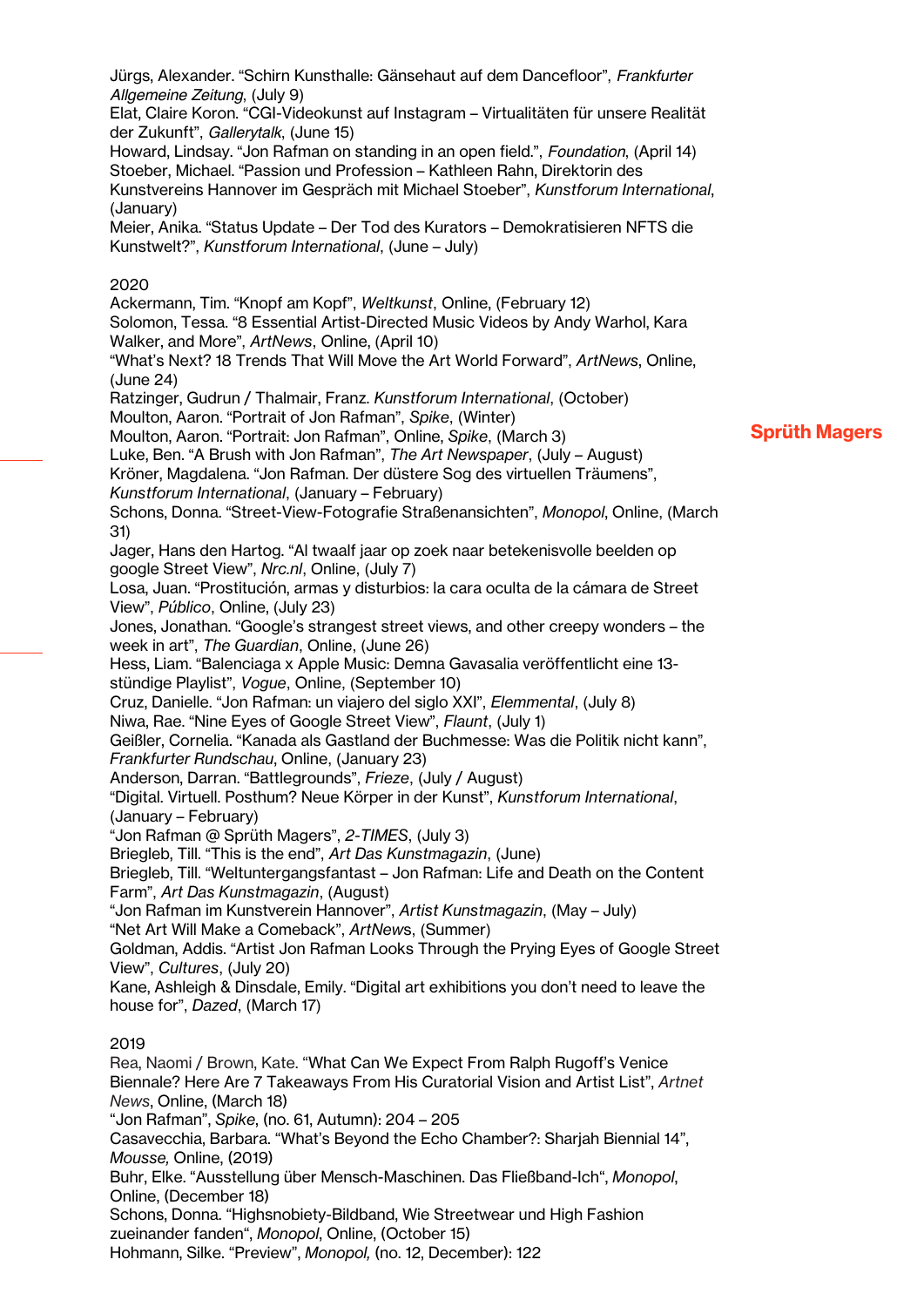Sprüth Magers Zeyn, Martin. "Was wir von der DLD-Konferenz 2019 in München lernen können", *BR24,* Online, (January 26) Herbert, Martin. *ArtReview*, (vol 71, no 8, November): 65 – 66 Richardson, Mark. "Bonding with rock and its energy", *The New York Times International Edition,* (April 18): 14 "Stakemeier, Kerstin / Pinto, Ana Teixeira. "A Brief Glossary of Social Sadism", *Texte zur Kunst*, (vol. 29, no. 116, December): 82 – 103 Hohmann, Silke. "Unendlich Spaß", Monopol, (no 10, October): 80 - 86 *Kunstforum International*, (no. 264, November – December): 334 Seidel, Martin. "Borderlines Kunst – Nichtkunst – Nichtkunstkunst", *Kunstforum International*, (no. 262, August): 40 – 59 "Here's the 2019 Venice Biennale Artist List", *ArtNews*, Online, (March 7) Fischer, Flurin. "Wie Games junge Künstler und ihr Werk beeinflussen", *20 Minuten*, Online, (May 17) Pofalla, Boris. "Wer war das?", *Welt am Sonntag,* (no. 51, December 22): 55 Ugelvig, Jeppe. "May You Live in Interesting Times, 58th Venice Biennial", *Spike* (no. 60, Summer): 146 -151 Luke, Ben. "Screen time: digital art eclipses painting in Ralph Rugoff's 'mightily impressive' Venice Biennale show", *The Art Newspaper,* Online, (May 9) Diederichsen, Diedrich. "Blue Cubes: Vollgelaufene Volumen", *Texte zur Kunst,* (vol. 29, no. 115, September): 164 – 167 Schmidt, Sabine Maria. "May You Live in Interesting Times… - Kunst als Radar, Grosse Gesten und die Poesie des Unsichtbaren", *Kunstforum International*, (no. 261, July): 61, 72 – 73, "58. Biennale Venedig – May You Live in Interesting Times", *Kunstforum International*, (no. 261, July): 90 - 91, 104, 152 - 153, 196 *Kunstforum International*, (no. 260, May – June): 22 Reichert, Kolja. "Venedig-Biennale: Kunst darf schon etwas posten", *Frankfurter Allgemeine Zeitung*, Online, (May 12) Woeller, Marcus. "Bilder keiner Ausstellung", *Die Welt,* Online, (May 9) Woeller, Marcus. "Aufmerksamkeit ist hier die Währung", *Die Welt,* (May 11): 35 Schreyer, Nicole. "Auf Venedigs Schlachtfeld der Kunst", *Der Standard*, Online, (May 10) "Venice through the Eyes of an Artist, a Collector, and a Curator", *Artsy,* Online, (May 13) Kraynak, Janet. "The Storytellers", *Artforum International,* (vol 58, no 1, September): 218 – 217 "Persons of Interest Diary", *Artforum International*, Online, (May 9) Dumbadze, Alexander. *Art in America*, (September): 89 – 92 2018 Hindahl, Philipp. "Jon Rafman über die Dekadenz des Internets: Es gibt kein Zuhause", *Monopol*, Online, (June 14) Naldi, Fabiola. "Jon Rafman Fondazione Modena Arti Visive / Modena", *Flash Art*, Online, (October 26) Gratza, Agnieszka. "Low Form: Imaginaries and Visions in the Age of Artificial Intelligence", *Art Monthly*, (no. 422, December 2018 – January): 25 – 26 Uthoff, Jens. "In die Oper verirrt", *Zitty,* Online, (September 15) Moss, Hilary. "9 Artists on What Helps Them Get Their Work Done", *The New York Times, T Magazine*, Online, (June 13) Schygulla, Julia. "Von Sandstrand bis Tanzland. Die Top 5 Catwalk-Inszenierungen", *Textilwirtschaft*, Online, (October 23) Höller, Christian. "Eins zu eineinhalb", *Springerin*, (no. 2, Spring): 26 – 31 Mattes, Eva and Francesco. "Artists' Favourites", *Spike* (no. 54, Winter): 26, 28 "Art Basel", *Segno*, (vol. XLIII, no. 268, June – July): 12 Bitnner, Helga. "Zeitgenössische Kunst auf der Raketenstation: Rätsel für die Sinne", *Rheinische Post,* Online, (September 16) Bitnner, Helga. "Auf der Raketenstation: Eine Vernissage für vier Ausstellungen in Neuss", *Rheinische Post,* Online, (September 7) "Sobey Art Award 2018: the Shortlist", *National Gallery of Canada Magazine* Online, (May 29)

Botz, Anneli. "Digital Receiver", *Harper's Bazaar,* (February)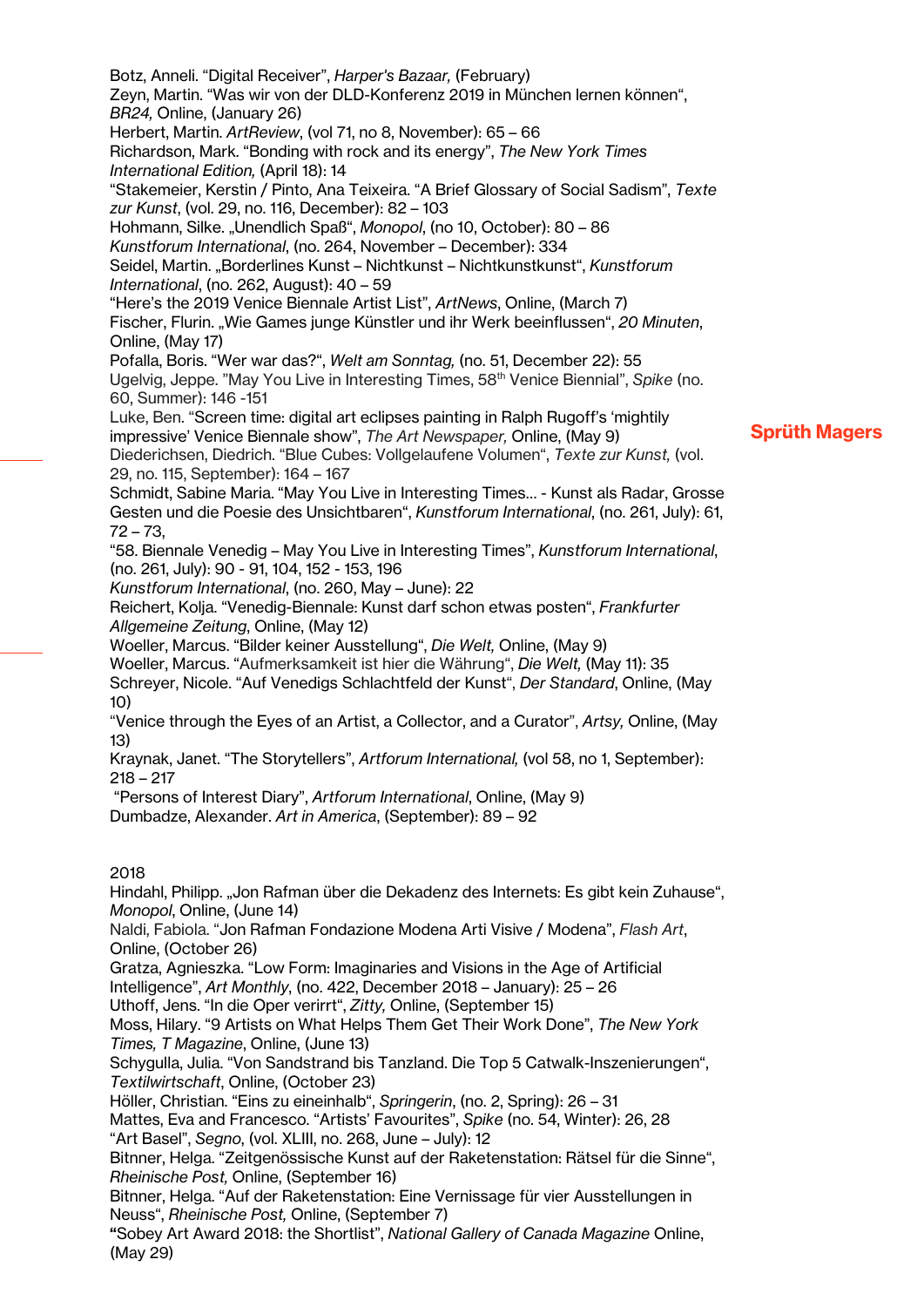Sprüth Magers Online, (December 17) Meier, Anika. "Athen Biennale: Überall nur noch fragmentierte Erzählungen", *Monopol,* Online, (December 2) Buhr, Elke / Frenzel, Sebastian / Hindahl, Philipp / Hinrichsen, Jens / Hohmann, Silke / Trebing, Saskia / Völzke, Daniel. "Top 100", *Monopol,* (no. 12, December): 47, 72 "Tune In", *Monopol,* (no. 11, November): 18 – 19 Shaw, Anny. "The Ghost in the Machine", *Lux Responsible Luxury*, (Winter): 8 – 15 Benaï, Yamiina. *"*Art Basel: les choix de Pierre-Alexandre Mateos & Charles Teyssou", *L'Officiel,* Online, (June 14) Bickmann, Isa. "VIRTUAL INSANITY", *Kunstforum International,* (no. 257, November – December): 267 – 269 Jocks, Heinz-Norbert. "Neuss HOW TO SEE (WHAT ISN'T THERE) Werke aus der Burger Collection Hong Kong", *Kunstforum International,* (no. 257, November – December): 246 – 248 Bok, Anna. "Why don't you... ein Magazin als Handtasche tragen", *Harper's Bazaar,* Online, (October 7) Gareth, Harris. "Interview: Jon Rafman', The Art of Collecting", *FT Weekend, Financial Times*, (June 9-10): 2 "Stadt Freiburg Museum 4.0: Wie beeinflusst der virtuelle Raum unser Denken, Fühlen und Handeln?", *Focus/ City of Freiburg*, Online, (April 27) "Balenciaga - Men's and Women's Spring/Summer 2019 Collection in Paris", *Fashion Network*, Online, (October 1) Rieger, Birgit. "Virtual Reality und die Folgen Entgrenzt euch!", *Der Tagesspiegel*, Online, (January 20) Baedecker, Jan. "Selfies, Lügen und Videospiele bei der Art Basel 2018", *Classic Driver* Online, (June 13) Altmann, Alexander. "Saftig und unheimlich", *Bayerische Staatszeitung*, Online, (April 27) Schnekenburger, Otto. "Verheißung und Verhängnis"' *Badische Zeitung*, Online, (April 29) Sussman, Anna Louie "What Sold at Art Basel in Basel", *Artsy*, Online, (June 17) Schneider, Tim. "The Gray Market: Why Art Basel Is Both a Gift and a Curse (and Other Insights)", *Art Basel,* Online, (June 18) Schneider, Tim. "Art World See These 5 Show-Stopping Works at Art Basel Unlimited 2018", *Artnet News,* Online, (June 12) "Art Basel 2018! If it can't be contained in a booth, you will see it at "Unlimited"", *ArtJaws*, Online, (June 12) Herbert, Martin. *Art Review*, (vol. 70, no. 7, October): 31 Droitcour, Brian. "Broken Links: The Internet Show", *Art in America,* (September): 64 – 71 2017 Rafman, Jon. "InstaZEIT, Instagram", *Zeitmagazin,* (December 1- December 12) Benoit Palop. "Il y a comme un truc de pas très catholique dans l'oeuvre de Jon Rafman", *Vice Québec*, Online, (May 16) "Jon Rafman", *Traffic,* (no. 58, September): 16 Smith, Melissa. "Where Art and Technology Collide", *The New York Times,* Online, (April 27) "Jon Rafman and Stan VanDerBeek at Sprüth Magers, Los Angeles", *Cura*, Online, (February) Feldhaus, Timo. "Virtual Reality Sickness", Online, (January 12) Horzon, Rafael. "Reise ans Ende der Kunst. Art Week Berlin", *Spike*, Online, (September) "Special Feature I. Virtual RE", *Public Art* (no. 133, October): 36 – 55 *Mousse*, (no. 6, December 2017 - January 2018): 190, 193 Buhr, Elke / Frenzel, Sebastian / Hinrichsen, Jens / Hohmann, Silke / Jenal, David / Trebing, Saskia / Völzke, Daniel. "Top 100", *Monopol*, (no. 12/2017, December): 44 – 69 Feldhaus, Timo. "Auf Dem Trip", *Monopol*, (no. 01/2017, January): 72 – 81 Elderton, Louisa. "Jon Rafman's 'Dream Journal 16 – 17 at Sprüth Magers", *Modern Painters*, (September): 152

"Sobey Art Award – Quebec", *National Gallery of Canada Magazine*, Online, (May 29) "Jahresrückblick: 7 Kunst-Mode-Kollaborationen, die in Erinnerung bleiben", *Monopol,*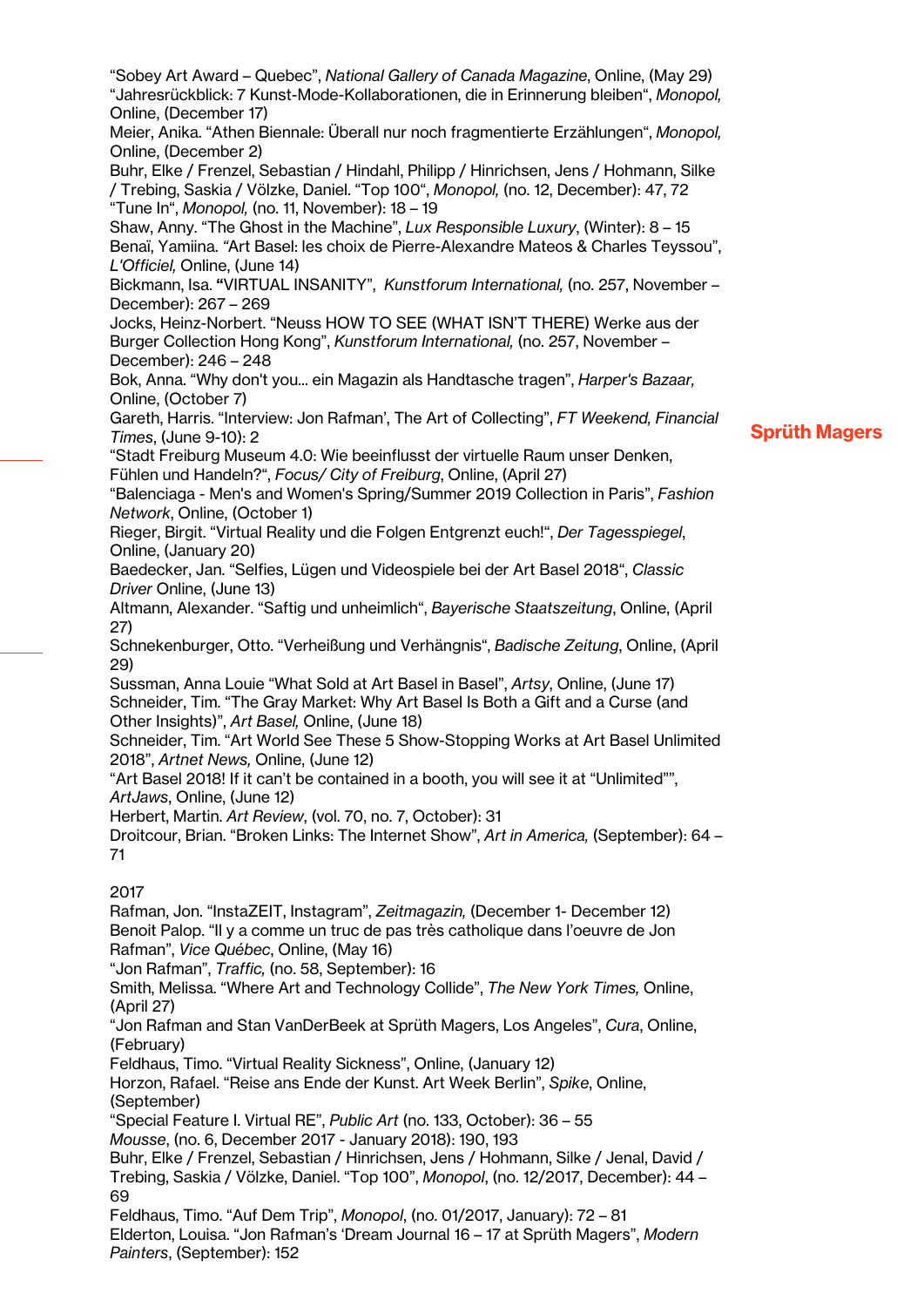Sprüth Magers Herchenröder, Christian. "Berliner Galerien bekennen Farbe", *Handelsblatt*, (no. 184, 22/ 23/ 24, September): 56 – 57 Zhexi Zhang, Gary. "PLUGS", *Foam*, (no. 46): 155 – 174 Casey, Liam. "Virtual Reality// Jon Rafman and Stan VanDerBeek at Sprüth Magers Los Angeles", *Berlin Art Link,* Online, (January 27) Elderton, Louisa. "First Time's a Charm, Scene & Herd", *Artforum,* Online, (September 19) Noor, Tausif. "Dream Machines", *Artforum International,* Online, (July) "Berlin Art Week 2017", *Art Rabbit,* Online, (September 12) "Kunstmarkt im Dezember", *art Das Kunstmagazin*, (no. 12, December): 131 Wolkoff, Julia. "Frieze New York", *Art in America*, (May): 27 Borcherdt, Gesine / Karich, Swantje / Woeller, Marcus. *Welt am Sonntag*, (no. 38, September 17) Solway, Diane. "Screen Queen", *W Magazine*, The Art Issue, (December): 100 – 105 Schwendener, Martha / Heinrich, Will. "A Fatigue-Free Guide to Frieze New York", *The New York Times*, Online, (May 4) Farago, Jason. *"*Virtual Reality Has Arrived in the Art World. Now What?", *The New York Times*, Online, (February 3) Lazarov, Andrea. "The Edit", (Autumn/ Winter): 21 – 25 Amy, Shaw. "Feature Art Basel in Miami Beach. Artificial Intelligence", *The Art Newspaper,* Online, (December 9) DJ Pangburn. "Two Artists Ask, is Virtual Reality Becoming "A Nightmare You Can't Wake Up From"", *The Creators Project,* Online, (February 1) Krishnamurti, J.."Jon Rafman and Stan VanDerBeek at Spruth Magers, Los Angeles", *Cura*, Online, (February) Casey, Liam. "Virtual Reality", *Berlin Art Link,* Online, January 27. "What to See at Berlin Art Week", *Elephant*, Online, (September 14) "Mutations at High Line Art, New York", *Cura Magazine,* Online Rafferty, Penn. "Play // Dream Journal: An Interview with Jon Rafman", *Berlin Art Link*, Online, (October 6) Cristello, Stephanie. "A Body in Crisis: Can the Aesthetics of Horror Embody Fear?", *Artslant,* Online, (June 6) Rafman, Jon. *Artforum International*, (vol. 56, no. 3, November): 190 – 191, 215 Greenberger, Alex. "On the High Line and at Frieze, Jon Rafman Dreams of the Internet's Darkest Corners", *Art News*, Online, May 4, Alex Greenberger Reichert, Kolja. "Dante im Dark Net", *Frankfurter Allgemeine Quarterly*, (no. 5, Winter): 147–162 Diehl, Travis. "Reviews", *Even*, (no. 7, Summer): 161–168 2016 McGarry, Kevin. "All the Highlights of the 2016 Berlin Biennale", *W Magazine,* Online, (June 7) Nardone, Michael. "Jon Rafman and Daniel Lopatin. Sticky Drama", *vdrome*, Online, (no. 87, January 21 – February 4) Palop, Benoit. "5 Experimental Video Artists to Keep an Eye On in 2016", *The Creators Project,* Online, (February 23) Rojas, Laurie. "Berlin cements its lead as Europe's digital art capital", *The Art Newspaper,* Online, (June 3) Gavin, Francesca. "Jon Rafman: Sticky Drama", *Kaleidoscope,* Online, (Winter) Zhexi Zhang, Gary. "Infinite Lives", *Frieze,* (no. 176, January – February): 92 – 97 Shore, Robert. "Interview: Dreaming Mirrors Dreaming Screens", *Elephant,* Online, (February 1) Schneider, Bret. "The Refracting Eye on Jon Rafman", *Cura,* (no. 23, Fall): 55 – 67 Vanhemert, Kyle. "Greek Busts. Reskinned For The Digital Age", Online, *Co-Design,* (June 16) Spiegler, Mark. "From selfies to virtual reality, how technology is changing the art world", *CNN*, Online, June 13 Amend, Valerie. "Manifesta 11: What People Do With Money", *Blouin Artinfo,* Online, (August 10) Borcherdt, Gesine. "Es Kommt Hoch", *Blau,* (no. 12, Summer): 20 – 23 Gottschalk, Molly. "The Virtual Reality Is The Most Powerful Medium of Our Time", *Artsy,* Online, (March 16)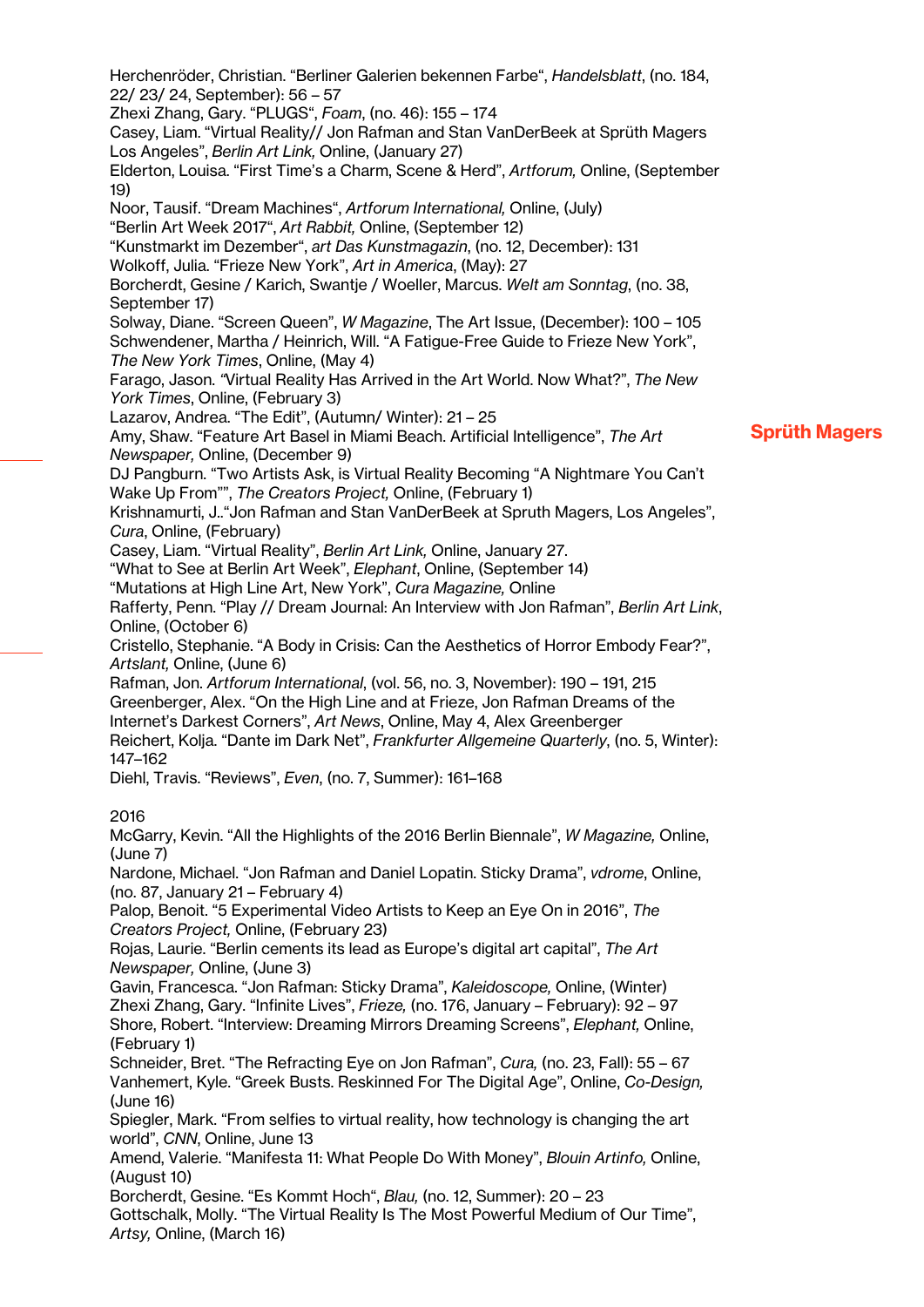Freeman, Nate. "Sales Abound at Frieze Focus, Where Marguerite Humeau's Elephants Meet John Rafman's Snake", *Artnews,* Online, (October 7) Hettie Judah, 'The 10 Technologies Defining Art Right Now', *Artnet News,* Online, (30 December) Buffenstein, Alyssa. "These Artists Foretell Our Cyborg Future", *Artnet News,* Online,

(August 19)

Perlson, Hili. "The 9<sup>th</sup> Berlin Biennale Revels in Doomsday Scenarios and Secret Spaces", *Artnet News,* Online, (June 3)

Jones, Charlie Robin. "Jon Rafman and the World's Hungriest Fetish", *032c,* Online, (July 5)

## 2015

"Sobey Art Award 2015 Longlist Revealed", *Canadian Art,* Online, (April 15) Dafoe, Taylor. "On Troll Caves and Rose Gardens: Jon Rafman and Keren Cytter at Feuer/Mesler", *ARTSlant,* Online, (May 19)

"David Altmejd and Jon Rafman at the MAC – This Summer, Two Montréal Artists in the Spotlight"*, CNW Telbec,* Online, (June 19)

Slejskova. Nadja. "Jon Rafman: Sculpture Garden", *Art Frame*, Online, (June 20) Sproull, Lisa. "Jon Rafman at the MAC", *Cult MTL*, Online, (June 25)

Tabbush, James. "Like Bruce Lee Says: Be Water", *Elephant,* (issue 23, Summer): 134 – 141

Indrisek, Scott. "'Image Objects' Bings the Digital Outdoors", *Blouin Art Info,* Online, (July 8)

Bettridge, Thom. "Interview: Skyrim Sunsets: Artist JON RAFMAN on Exploring VR with the Oculus Rift Development Kit 2", *032c,* Online, July 24

Whyte, Murray. "Internet Explorer", *Canadian Art,* (Fall): 114 – 121

Gottschalk, Molly. "Jon Rafman's Participatory Playground Hits Harder Than You'd Think", *Artsy*, Online, (October 17)

"Jon Rafman Has First Major Solo Exhibition At The Zabludowicz Collection", *Artlyst,* Online, (October 19)

Judah, Hettie. "Why Are Children Having Such a Bad Time in Today's Art?", *Artnet News*, Online, (October 30)

Abrams, Amah-Rose. "The 50 Most Exciting Artists in Europe Today", *Artnet News*, Online, (November 25)

Hampton, Chris. "Watch Jon Rafman's LARPing, Tamagotchi-Fuelled Film", *Canadian Art,* Online, (November 30)

Valcourt, Tracy. "Jon Rafman", *Border Crossings*, (no. 136, December): 99 – 100 Davis, Haether / Nardone, Michael. "Jon Rafman", *Camera Austria International*, (no. 131): 79 – 80

Dierker, Libby. "Who is Jon Rafman?", *Canvas by Grolsh,* Online, (June 22) Campeau, Sylvain. "Beam Me Up, Scotty! Les photographies téléportées de Google Street View", *Ciel Variable,* (no. 101, Fall): 48 – 55

Chatonsky, Gregory. "Post All Internet. Three Figures", *ETC Media,* (October – February): 24, 31 – 32

Anderson, Mitchell. "Jon Rafman Erysichthon", *Flash Art,* Online, (September 30) Campell, James D. "Jon Rafman", *Frieze,* Online, (September 25)

Meier, Allison. "The Digital Lives of Public Art Considered in City Hall Park", *Hyperallergic*, Online, (July 6)

Petty, Felix. "Jon Rafman's Internet Anthropology", *i–D Vice*, Online, (October 14) Gosling, Emily. "Surreal, disturbing, NSFW, and utterly thrilling: the work of Jon Rafman", *It's Nice That,* (October 8)

Clément, Éric. "Nicolas Baier et Jon Rafman honorés", *La Presse,* (December 10) Delgado, Jérôme. "L'été Altmejd", *Le Devoir*, Online, (June 25)

Pohl, John. "Visual arts: Artists and curator take different approach", *Montreal Gazette,* Online, (August 13)

Pohl, John. "Visual arts: David Altmejd and Jon Rafman's universes collide", *Montreal Gazette*, Online, (June 25)

Loget, Violette. "Entre Addiction et Obsession: La Cyberculture Selon Jon Rafman", *Revue Ex\_situ,* Online, (August 21)

Nunes, Andrew. "LARPing Meets Slime-Covered Bedrooms in London", *The Creators Project*, *Vice*, Online, (October 14)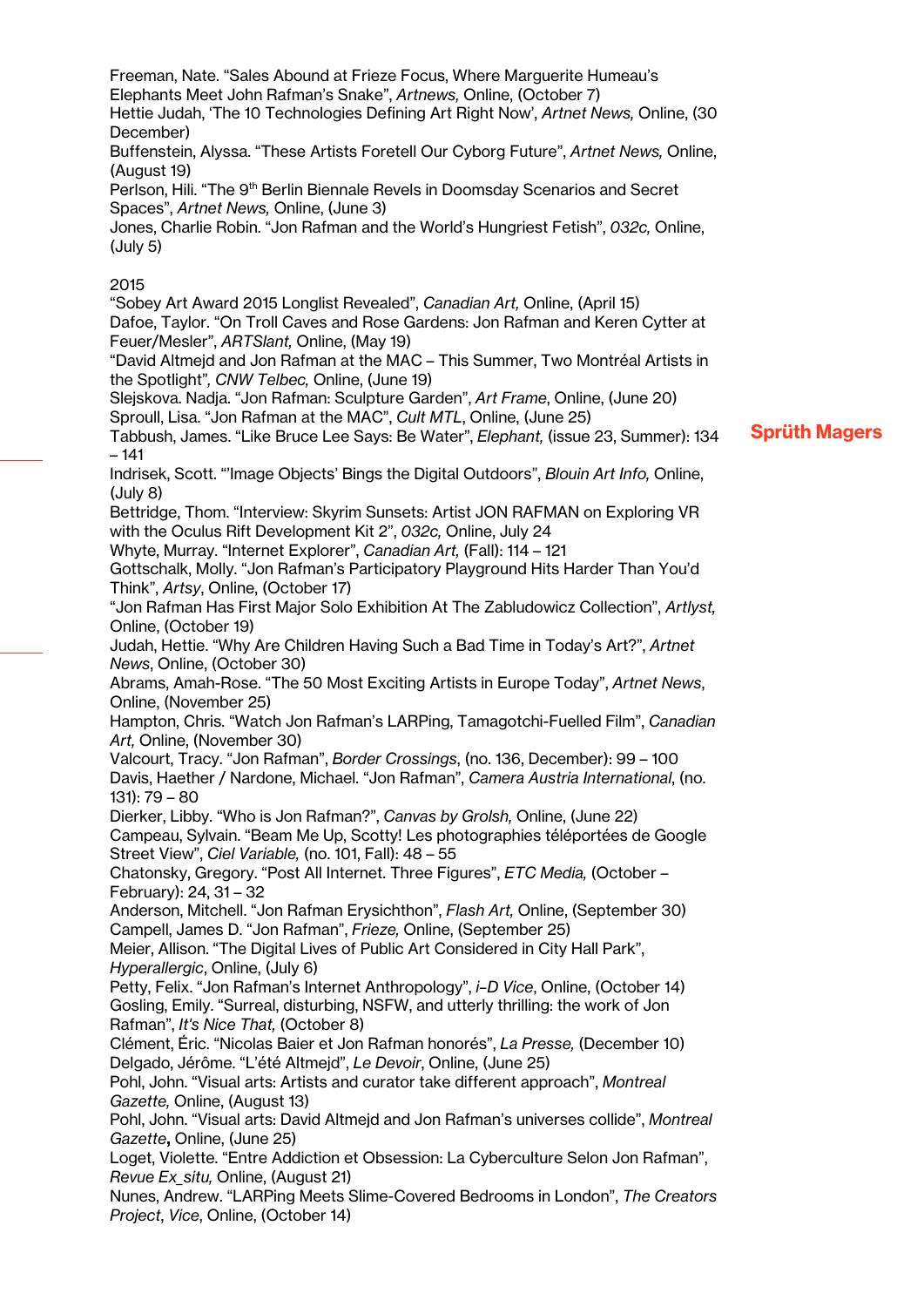Luke, Ben. "Jon Rafman: Annual Comission, exhibition review – Manic, magical and disturbing collection of art right at the cutting edge", *The Evening Standard,* (October 12)

Johnson, Ken. "Review: 'Image Object' Looks at the Relationship Between the Virtual and the Physical", *The New York Times,* Online, (July 16) Zhong, Fran. "Art 2.0", *W Magazine,* Online, (May 7)

### 2014

Sprüth Magers Dillon, Noah. "Jon Rafman", *Art in America*, Online, January 13 Campeau, Sylvian. "Jon Rafman: Captures Accidentelles", *Inferno Magazine,* Online, (January 16) Sanchez, Gabriel H.. "Jon Rafman Discusses His Show at the Contemporary Art Museum St. Louis", *Artforum,* Online, (March 7) Wallace, Ian. "What is Post Internet Art? Understanding the Revolutionary New Art Movement", *Artspace*, Online, (March 18) Murakami, Kenta. "Jon Rafman: Experiencing The Sublime In Google Street View", *Digital America,* Online, (May 6) McGarry, Kevin. "A Satellite Show at the Venice Architecture Biennale, Hosted Through (and Inspired by) Airbnb", *T Magazine,* Online, (June 4) Valentine, Ben. "Jon Rafman's Not-So-Still Life of a Digital Betamale", *Hyperallergic,* Online, (June 11) Jager, David. "Making Strange", *Now Magazine*, Online, (June 19 – 26) Sanchez, Gabriel H. "Jon Rafman", *Artforum,* Online, (July 3) Gay, Malcom. "Jon Rafman: Artist creates a Disturbing Image of the Internet at Contemporary Art Museum", *Riverfront Times,* Online, (July 24) Clarke, Bill. "Jon Rafman Hope Springs Eternal", *Art Review,* (September) Goodden, Sky. "Feature Art Fair's Focus on the Art, and the Currents that Emerged", *Momus,* Online, (October 27) Sutton, Kate: "Future Lovers", *Artforum*, Online, (October 28) Clement, Eric. "Virée des Galeries", *La Presse+,* Online, (November 7) Duray, Dan. "Jon Rafman Had a Great Virtual Reality Piece at NADA", *Atz News,* Online, (December 6) Mullet, David. "Jon Rafman's digital wanderings at Art Basel Miami", *Dazed,* Online, (December 12) Twerdy, Saelan. "Saelan Twerdy's Top 3 of 2014: Shifting Landscapes", *Canadian Art,* Online, (December 22) 2013 Cornell, Lauren. "Jon Rafman and Rosa Aiello: Remember Carthage", *New Museum,*  Online, (January 9) "<<Annals of Lost Time>> NOUVELLE EXPOSITION DE JON RAFMAN SUR LA NOTION D'ARCHIVE À L'ÈRE DIGITALE"*, Amusement,* Online, (May 6) Cohn, Hana. "The Fifty Most Influential Photographers of the Past Ten Years", *Complex Art + Design,* Online, (June 13) Frankel, Eddy. "Jon Rafman: A Man Digging", *Time Out,* Online, (July) Henry, Joseph. "Five Picks for Montreal's Mois de la Photo", *Blouin Artinfo*, Online, (September 6) Duray, Dan / Lescaze, Zoe / Miller, Michael H. / Russeth, Andrew. "15 Things to Do in New York's Art World Before September 16", *GalleristNY,* Online, (September 9) Henry, Joseph. "Jon Rafman on Gaming, Modernism, and Net Art", *Blouin Artinfo*, Online, (September 25) DeVille, Chris. "Oneohtrix Point Never – 'Still Life (Betamale)' Video (NSFW)", *Stereogum,* Online, (September 25) Indrisek, Scott. "Jon Rafman on Otaku, Street Fighter, and the Lost Worlds", *Black Book*, Online, (October 15) Creahan, D.. "New York – Jon Rafman: 'You Are Standing in an Open Field at Zach Feuer Gallery Through October 26th, 2013'", *Artobserved*, Online, (October 24) Zabludowicz, Tiffany. "On Jon Rafman's Dystopian Techno-Prophecies at Zach Feuer Gallery", *Artspace*, Online, (October 24) Proulx, Christelle. "The Nine Eyes of Google Street. View", Ciel Variable, (no. 95, Fall): 29 – 32

Gavin, Francesca. "Jon Rafman's Second Life Art", *Dazed & Confused,* Online, (September)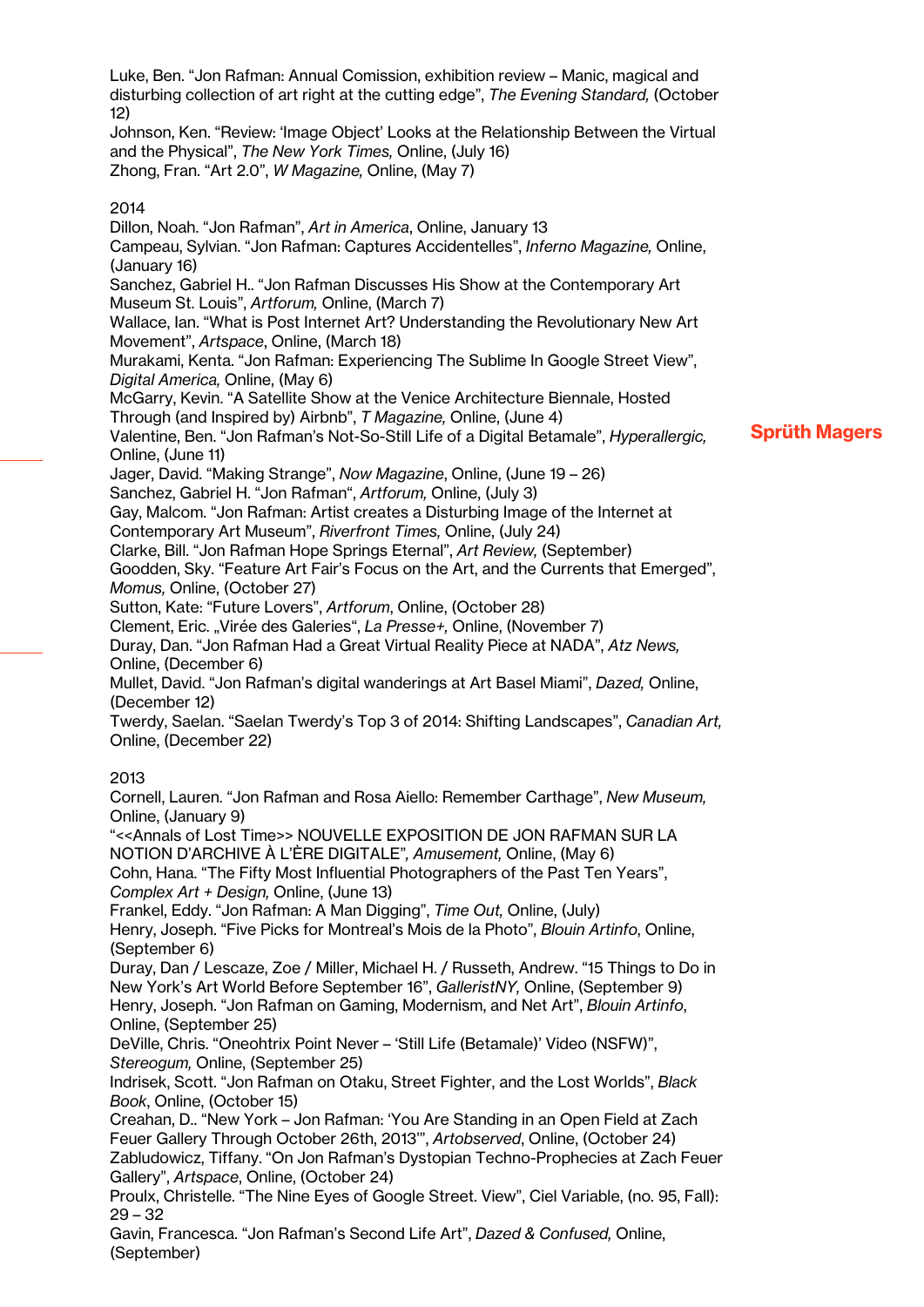Mana, Galit. "Jon Rafman Seventeen London", *Frieze*, (no. 157, October): 156 – 157 Duray, Dan. "Hadou-kin! Jon Rafman Hosts 'Street Fighter IV' Tournament at Zach Feuer", *Gallerist,* Online, (October 22)

Froese, Stephen. "Interview by Stephen Froese Portraits by Tropical Dream", *Pin–Up*, (issue 15, Fall/ Winter 2013/ 2014): 84 – 95

Kozinska, Dorota. "Jacynthe Carrier: Les Eux, Jon Rafman: Remember Carthage", *Vie des Arts,* (no 232, Fall): 104 – 105

"The Top Ten Gallery Shows of 2013", *Artsy,* Online, (December 20)

Staley, Willy. "Poaching Memories from Google's Wandering Eye", *The New York Times,* Online, (December 16)

Staley, Willy. "Poaching Memories von Google's Wandering Eye", *6th Floor Blogs*, Online, 16 (December 16)

Soderberg, Brandon. "Almost Art... With Brandon Soderberg: The Best Music Videos of 2013", *Noisey,* Online, (December 30)

Murg, Stephanie. "Quote of Note", *Mediabistro,* Online, (December 30)

### 2012

"The street views Google wasn't expecting you to see – in pictures", *The Guardian*, Online, (February 20)

Parker, Sam. "Stolen Moments: Google Street View Art Project", *The Huffington Post UK,* Online, (February 21)

"Jon Rafman's Surreal Google Street View Accidents", *The Huffington Post*, Online, (February 27)

Kennedy, Randy. "Artists and Technologists Team Up for Rhizome Event", *The New York Times,* Online, (April 3)

Whyte, Murray. "Stolen Moments: Google Street View Art Project*", Toronto Star,* Online, (May 3)

Twerdy Saelan. "Jon Rafman: Mapping Google", *Canadian Art*, Online, (May 17) Linners, Nicolas. "Jon Rafman", *Artforum, Critic's Pick,* Online, (June 14)

Dyer, Geoff. "Street View: On Photographers' Appropriation of Google Maps", *The Believer Magazine*, (vol 10, no. 5, June 1)

Vanhemert, Kyle. "Greek Busts, Reskinned For The Digital Age"*, Co.Design,* Online, (July 12)

Dyer, Geoff. "How Google Street View is inspiring new photography", *The Guardian,* Online, (July 14)

Level Ouellet, Catherine. "Jon Rafman: The Nine Eyes of Google Street View", *Ciel Variable*, (no 92, Fall 2012): 84 – 85

"Jon Rafman's Surreal Google Street View Scenes Show Life On The Edge", *The Huffington Post,* Online, (December 5)

### 2011

Christiansen, Lauren. "POST BY LAUREN CHRISTIANSEN Screen grab Lauren Christiansen", *Artinfo*, Online, (Feburary 9)

Quaranta, Domenico. *Brand New Paint Job*

Chen, Jimmy. "Jon Rafman's Google Street Views", *Thought Catalog*, Online, (March 7) Forty. "Jon Rafman", *Lodown*, (March / April): 22 – 31

"Domenico Quaranta on Jon Rafman show, copyright issues", *Rhizome Blog*, Online, May 5)

O'Hagan, Sean. "Why you are the future of photography", *The Guardian*, Online, (July 13)

Brook, Pete. "Google's Mapping Tools Spawn New Breed of Art Projects", *Wired*, Online, (August 15)

"Codes of Honour Wed Aug 17th*", Rhizome*, Online, (August 17)

Moser, Gabrille. *Filip*, (no. 15, September)

Cornell, Lauren. "In the Nostalgia District", *Frieze*, (no. 141, September)

Keller, Daniel / Kosmas, Nik. "Jon Rafman Interview by Aids 3D"*, Kaleidoscope Blog,*  Online, (September)

Steinberg, Avi. "The Grand Map", *The Paris Review*, Online, (October 5)

2010

Howard, Linday. "Revealing Jon Rafman by Lindsay Howard", *BOMB*, (July 8) Schiesel, Seth. "Tragedy and Comedy, Starring Pac-Man", *The New York Times*, (July 15)